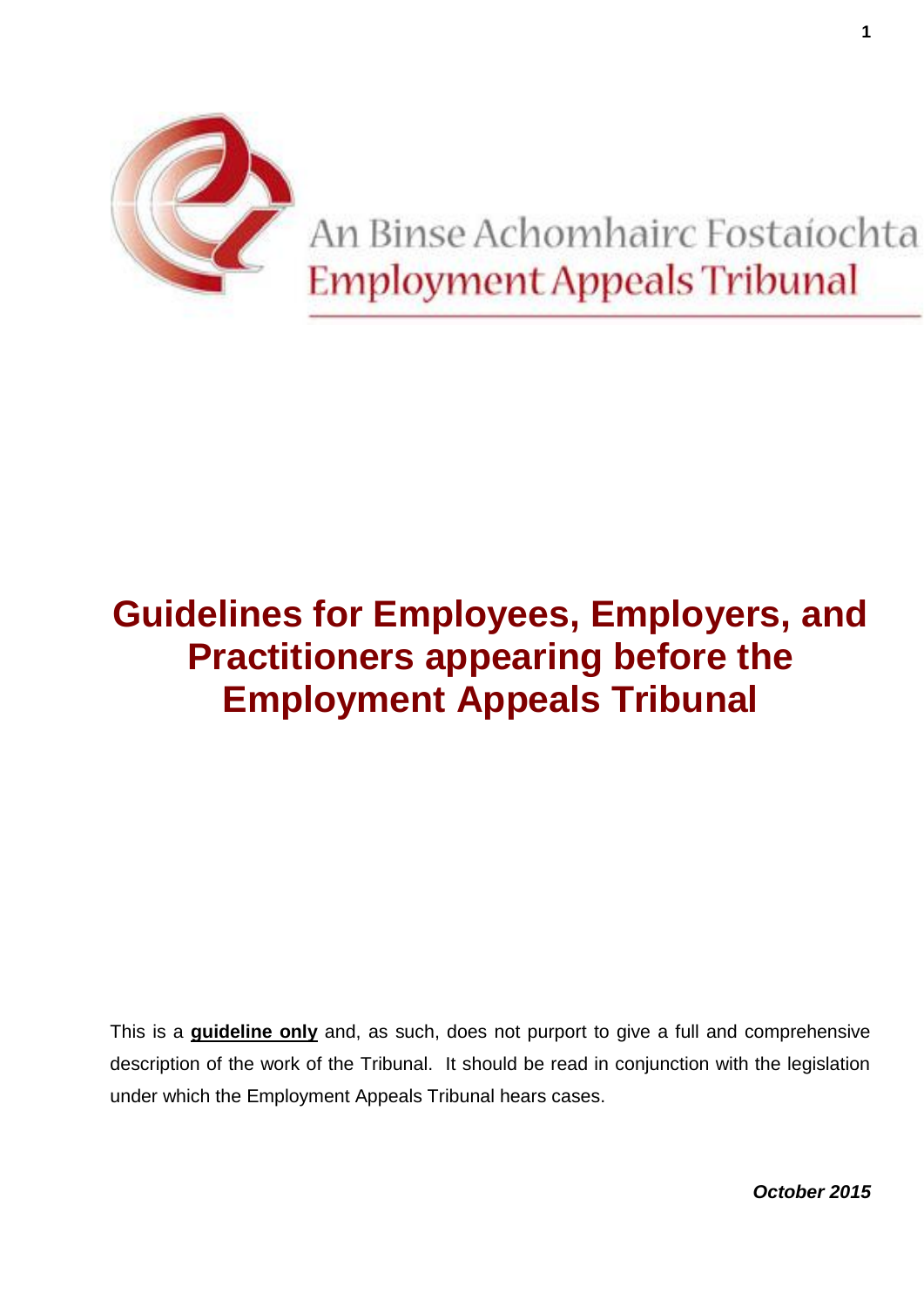# **CONTENTS**

| <b>Chapter 1</b>    |                                            |                |  |  |
|---------------------|--------------------------------------------|----------------|--|--|
| 1.1                 | Introduction                               | 2              |  |  |
| 1.2                 | Changes since 1 <sup>st</sup> October 2015 | $\overline{2}$ |  |  |
|                     |                                            |                |  |  |
| <b>Chapter 2</b>    |                                            |                |  |  |
| 2.1                 | <b>Hearing Date</b>                        | 4              |  |  |
| 2.2                 | Preparing the Case                         | 4              |  |  |
| 2.3                 | <b>Hearing Day</b>                         | 5              |  |  |
| 2.4                 | Determination                              | $\overline{7}$ |  |  |
|                     |                                            |                |  |  |
| <b>Chapter 3</b>    |                                            |                |  |  |
| 3.1                 | <b>Tribunal Applications</b>               | 8              |  |  |
| 3.2                 | Withdrawing a Case                         | 9              |  |  |
| 3.3                 | Cost and Representation                    | 9              |  |  |
| 3.4                 | <b>Special Facilities</b>                  | 9              |  |  |
| 3.5                 | Interpreters                               | 10             |  |  |
| 3.6                 | Skype/Video Conferencing                   | 10             |  |  |
| 3.7                 | <b>CCTV Evidence</b>                       | 10             |  |  |
| 3.8                 | Stenographers                              | 10             |  |  |
|                     |                                            |                |  |  |
| <b>Chapter 4</b>    |                                            |                |  |  |
| 4.1                 | Data Protection                            | 11             |  |  |
| 4.2                 | Freedom of Information                     | 11             |  |  |
| 4.3                 | Archiving of Files                         | 11             |  |  |
| 4.4                 | General Information on Employment Rights   | 12             |  |  |
|                     |                                            |                |  |  |
| <b>Appendices -</b> |                                            |                |  |  |
| A                   | Implementation Legislation and Time Limits | 13             |  |  |
| B                   | <b>Glossary of Terms</b>                   | 14             |  |  |
| C                   | Advisory and Information Bodies            | 15             |  |  |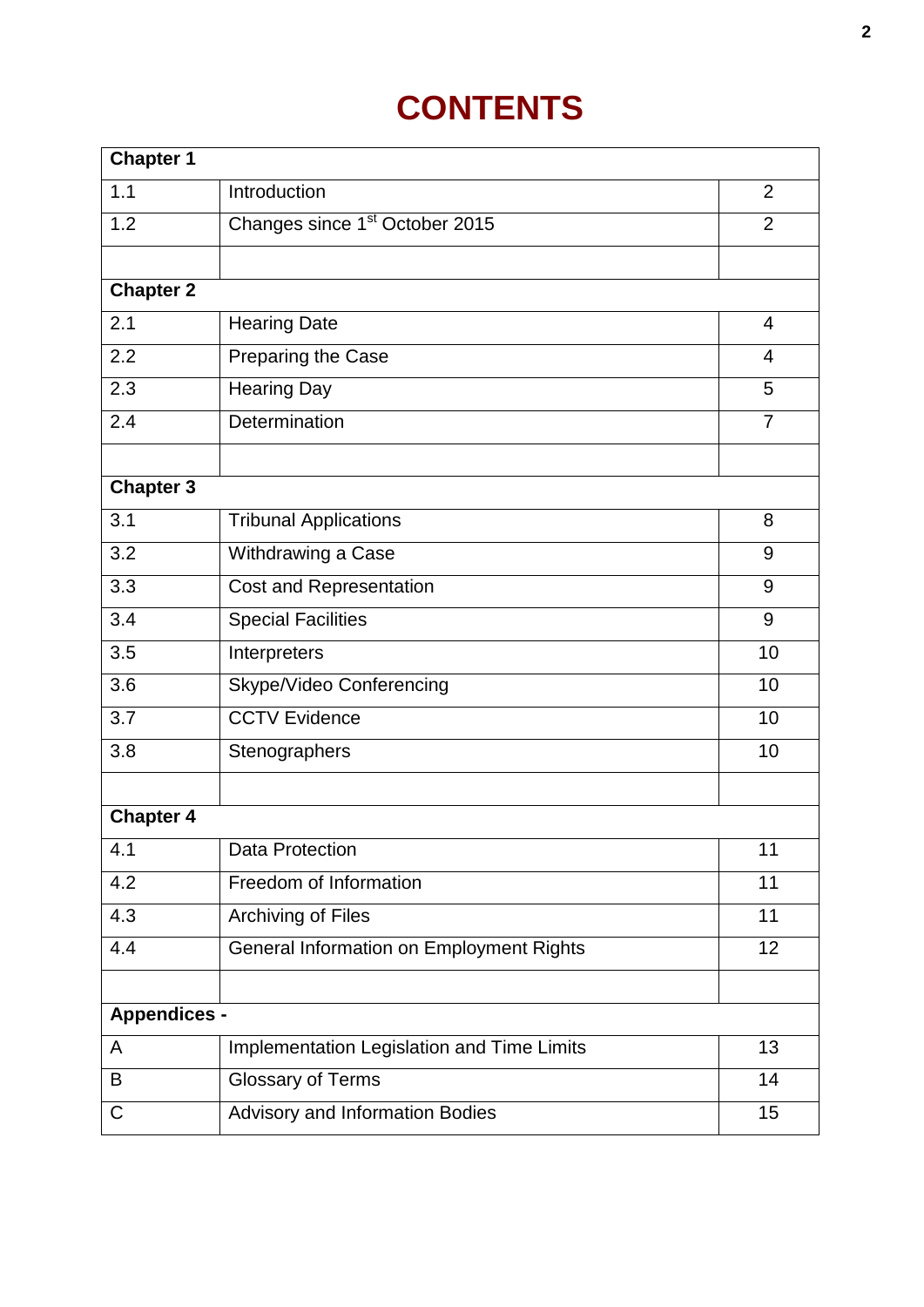# **1.1 Introduction**

The Employment Appeals Tribunal (hereinafter the Tribunal) was established to provide an inexpensive and relatively informal means for the adjudication of disputes on employment rights under the numerous pieces of legislation that come within the scope of the Tribunal's work. All parties and representatives should bear these objectives in mind when preparing and presenting cases to the Tribunal and in particular they should strive to avoid the excessive use of court jargon and procedures. However, it must be borne in the mind that the Tribunal deals with employment rights conferred on employees/workers by legislation and, accordingly, the Tribunal must follow certain rules of evidence it is more flexible than the higher courts. Hearings before the Tribunal are in public. In exceptional circumstances, on the application of a party, the Tribunal may hear a case in private. The Tribunal deals only with employment rights.

# **1.2 Change in Tribunal procedures since 1st October 2015**

Following the establishment of the Workplace Relations Commission on the 1<sup>st</sup> October 2015 the Tribunal no longer accepts direct claims or appeals from Rights Commissioners Recommendations/decisions. The Tribunal still accepts Implementation forms (T1D) which are available on the Workplace Relations website [www.workplacerelations.ie.](http://www.workplacerelations.ie/) This form must be completed to seek enforcement/implementation of a recommendation or decision of a Rights Commissioners

The Tribunal's current remit is to deal with all claims (direct, appeals and implementations) on hand and lodged prior to 1<sup>st</sup> October 2015 and implementations lodged after 1<sup>st</sup> October 2015. Following receipt of a T1D, an acknowledgment issues to the claimant. A copy of the implementation is sent to the other party (respondent) by the secretariat to the Tribunal. This will be sent with a form which is known as a notice of appearance (Form T2D). The respondent is given 14 days to respond to the claim and to complete the T2D form and following receipt of a completed T2D form, a copy will be sent to the claimant and, if applicable, their representative. All correspondence to and from both parties is acknowledged and copied between parties.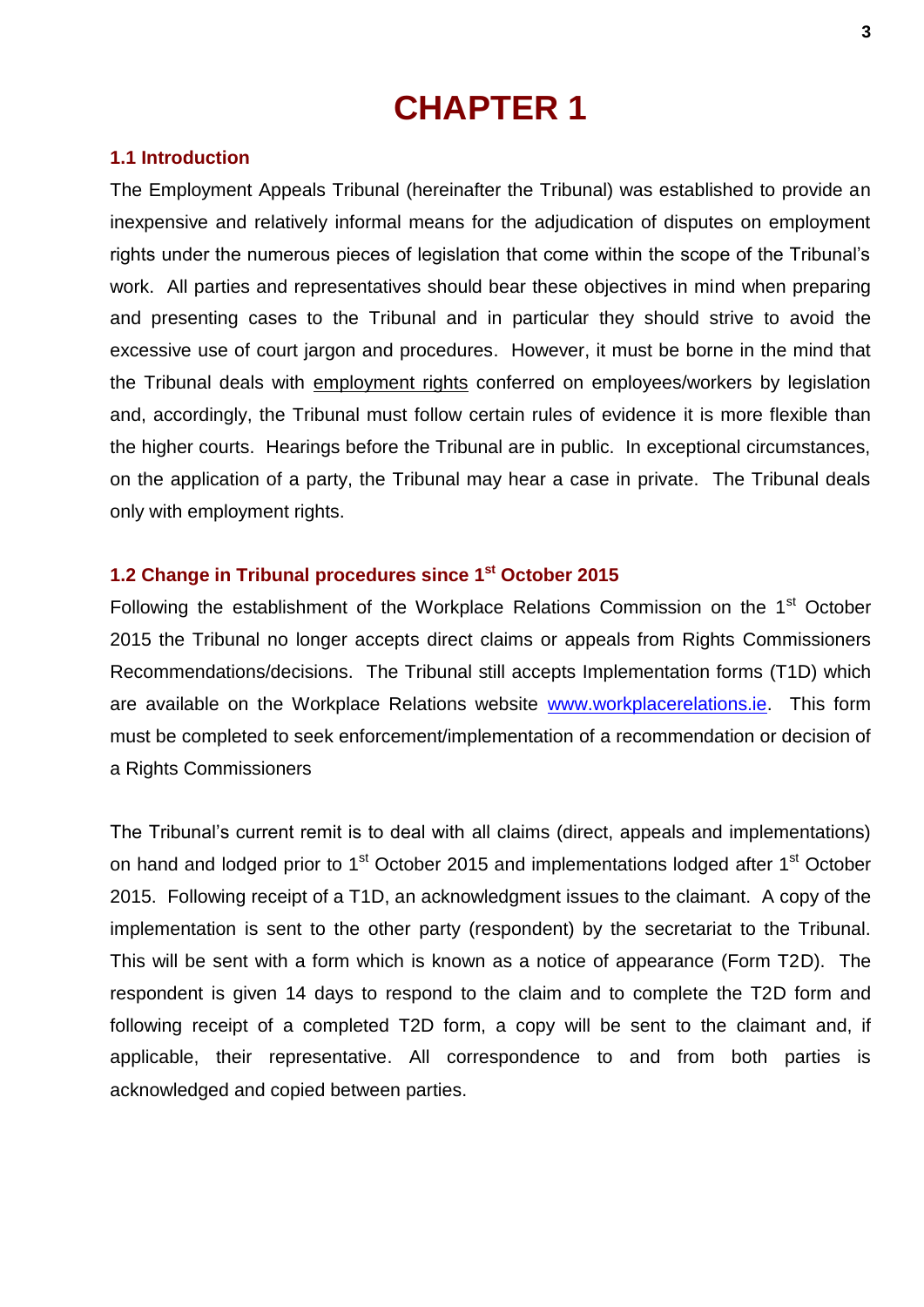The following sets out the general procedure relating to all claims lodged with the Tribunal. It should be noted that it is vital that the correct full legal name and registered business address of the employer are checked and entered on the above forms. In the event of incorrect legal title appearing on the Rights Commissioners recommendation, it will be necessary to seek a correcting order from the Rights Commissioners.

## **2.1 Hearing Date**

The Tribunal secretariat sets a date for a hearing and communicates this to the parties concerned by registered post. Hearings are held in Dublin at 65A Adelaide Road, Dublin 2 and in various locations throughout the country. Hearings are held in public unless the Tribunal, at the request of either party, decides to hear the evidence in private. A private hearing is only allowed in special circumstances and an application for an '*in camera*' hearing must be made at the beginning of a hearing.

On receipt of a hearing notice, applications can be made to, *inter alia,* postpone a case, or seek a witness summons. In the case of a witness summons, any costs or expenses incurred by a witness will be the responsibility of the party seeking the summons and that party will be required, to sign an undertaking to this effect when making the application. All applications must be made in front of a sitting Division of the Tribunal. (see Chapter 3.1)

There is a waiting period to have claims heard. Please contact the Tribunal secretariat at 01-6313006 for the current waiting period.

## **2.2 Preparing the Case**

An important factor in the preparation of a case for presentation to the Tribunal is to arrange the facts in a straightforward and chronological order, so as to present the case to the Tribunal in a clear and comprehensible manner. To prove a case at the hearing, a party may bring a witness / witnesses to give their version of the facts to the Tribunal. Witnesses should be interviewed prior to the hearing, by the party calling them and, if possible, a written statement of their version of the events in issue should be recorded to assist the hearing and to avoid a more protracted hearing. The Tribunal does not have power to order discovery of documents or to order a party to produce documents to the other side but see 3.1 herein.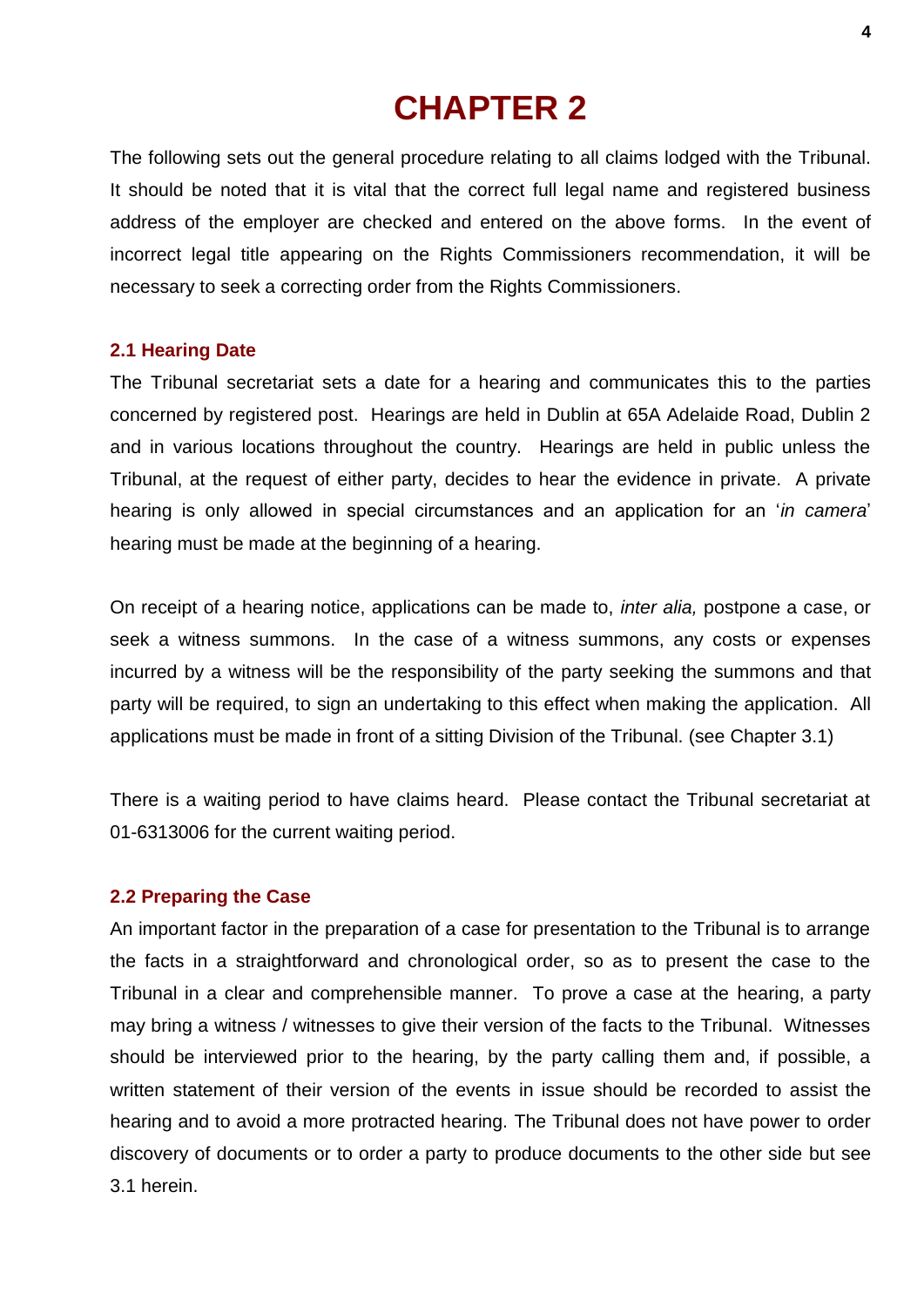To prove a case a party should bring any printed documents that relate to the employment or to the dismissal; in particular, a copy of the contract of employment and the employers policies relevant to the dismissal. Five copies of the documents to be used at the hearing should be made available at the hearing; where there are numerous documents these should be bound and paginated.

#### **2.3 Hearing Day**

Parties should arrive in good time for the hearing and make their way to the EAT reception desk, if in Dublin or the relevant venue. The secretary to the Division will make her or himself known to the parties.

### *Lay-out of room for hearing*

A three-member Division of the Tribunal will hear the case. The division will consist of a chairman, one member nominated by an employers' group and one member nominated by a ICTU. These nominees/members are there to provide their knowledge and expertise in eliciting the evidence and assist in the decision making function. The Division is seated at the top of the room. The secretary to the Division will be seated beside the Division. Parties to the claim are seated on either side of the room with the witness table in the middle of the room. Members of the public, including observers, such as student, attending a hearing usually sit at the back of the hearing room.

### *Presenting the Case*

The Tribunal guides the parties as to the procedures to be adopted in the case. The hearing is conducted like any other meeting and there must be rules to ensure the proper management of the hearing. Rules of evidence are applied in the taking the parties' evidence. Parties should remember that they must get all the facts across to the Tribunal in a chronological order to enable it to make a fair decision in their case.

If a party intends to use documents when presenting their case these should be exchanged between the parties and, where possible, agreed by them prior to the commencement of the hearing. If the parties disagree on any document, then the matter will be referred to the Division at the hearing for a decision. A general overview of the procedures is as follows;

Each party to the hearing is entitled to make an opening statement outlining their case;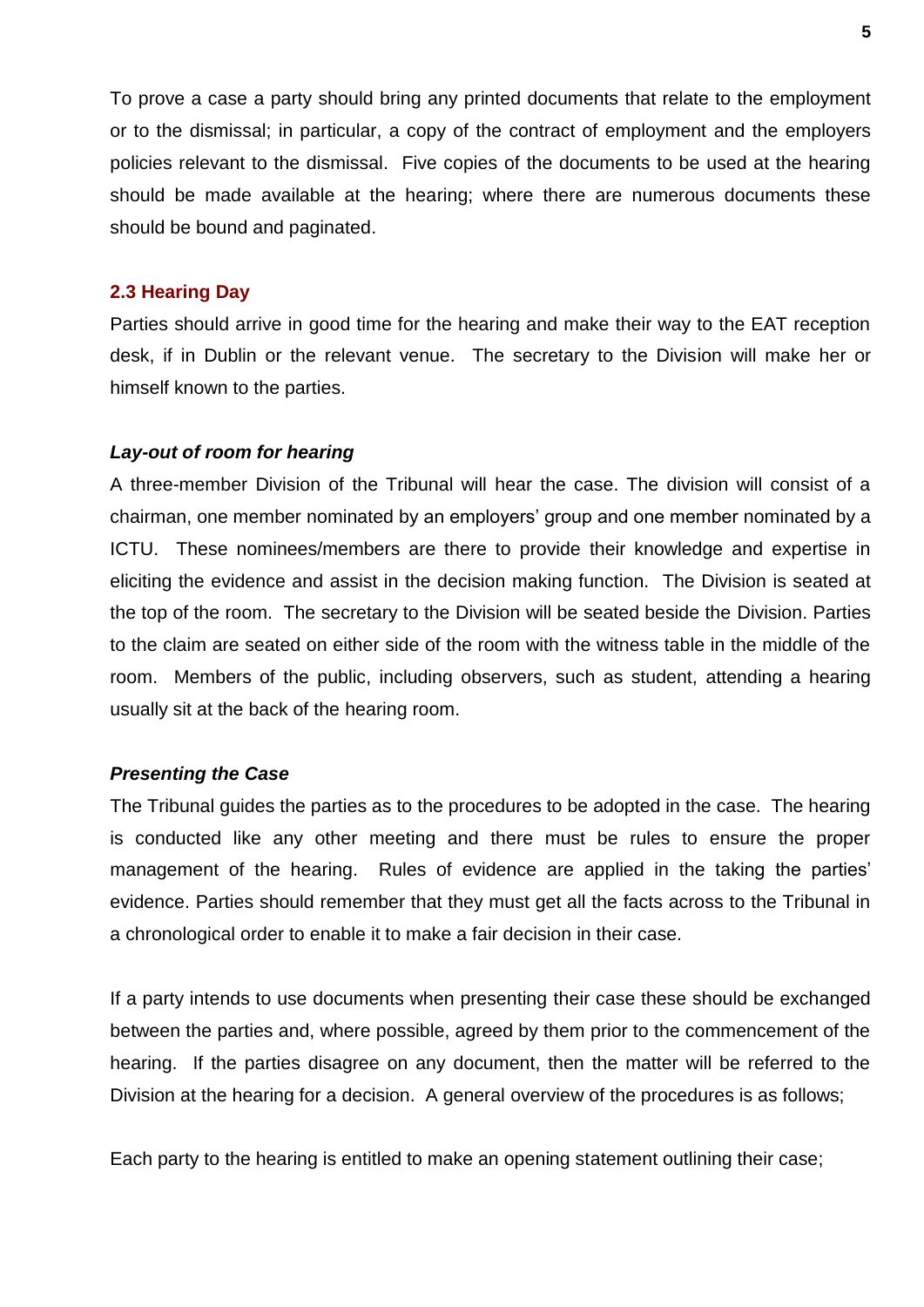- A witness then gives evidence (direct evidence) to the Tribunal. In general in Unfair Dismissal cases evidence is given under oath
- The evidence given must be relevant to the matters in dispute between the parties
- When a witness has finished giving evidence, the other side then questions the witness on that evidence given and also on other issues considered relevant to the events (cross examination)
- If a new matter arises in cross examination of a witness, then the witness may be asked questions arising from that matter, by his or her representative (reexamination)
- The members of the Tribunal may then ask questions of the witness in order to clarify the evidence or to establish facts that they consider relevant
- Each witness is then examined in the same way
- On the completion of the oral evidence, the Tribunal will ask the parties their attitude to the various remedies. A party must not infer from this that a decision has been made in the case
- The parties will then, if they wish, give a closing statement and / or make legal submissions on the case to the Tribunal. On occasions the Tribunal will ask for written submissions.

# *Remedies*

When the Tribunal finds that a claimant has been unfairly dismissed, it will grant one of three remedies;

- **Re-Instatement** puts the claimant into the position they were in immediately prior to the dismissal, preserves all their statutory and employment entitlements and requires that salary/wages be paid to that person from the date of dismissal.
- **Re-engagement** puts the claimant back into the same, or different, position on such terms and conditions as the Tribunal deems fit and from a date decided by the Tribunal.
- **Compensation** can be awarded as the remedy where the other two remedies are considered unsuitable. Compensation is limited to the actual financial loss attributable to the dismissal. The maximum compensation allowable is two years gross salary and this will include loss to date and into the future. Gross remuneration can include not only salary but also the cost to the employer of other benefits provided to the employee. There is a duty on the dismissed employee to seek alternative employment after the dismissal and the failure to do so will be taken into account when assessing compensation.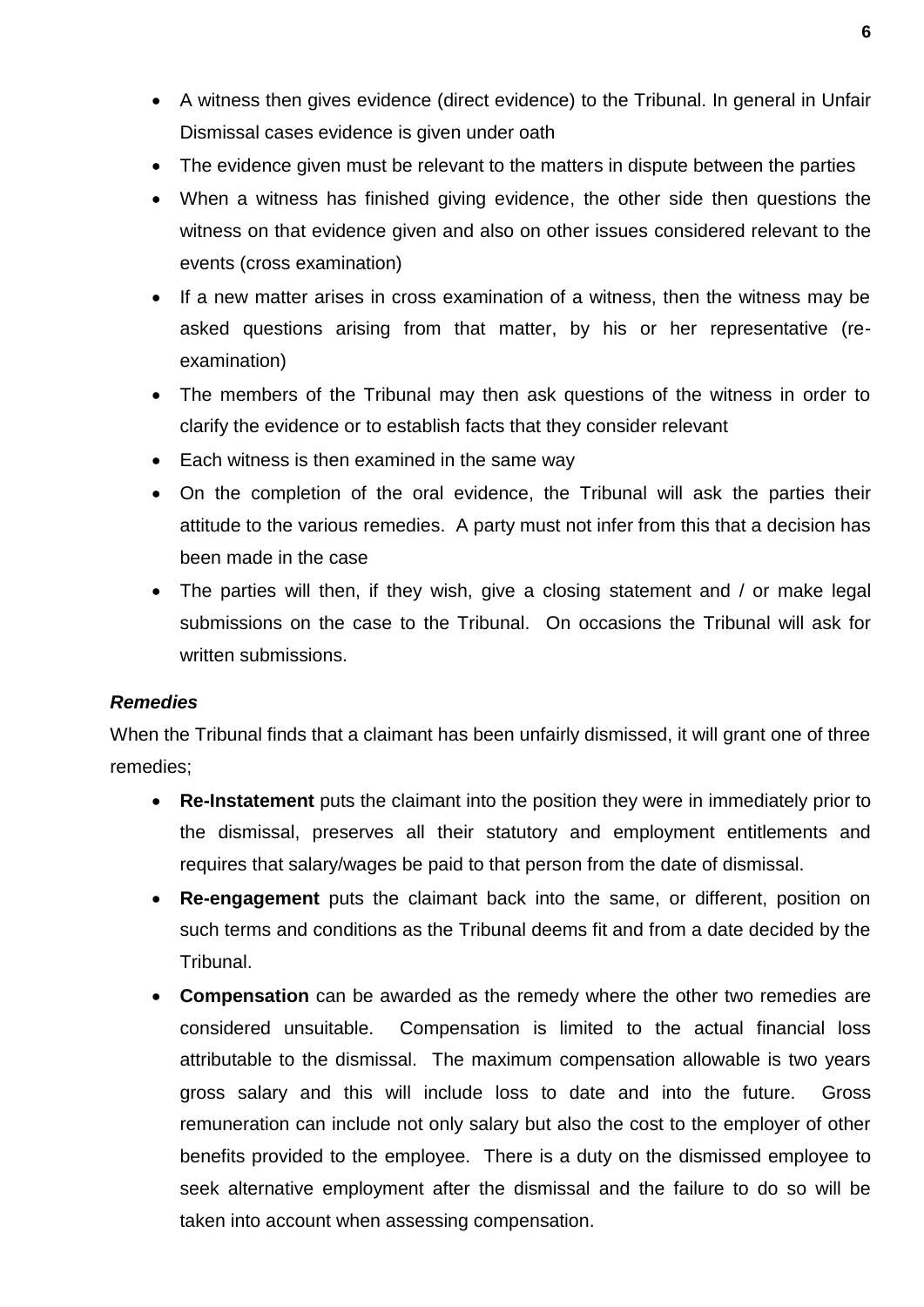The views of the parties will be sought before the Tribunal will decide on the appropriate remedy. However, the Tribunal has discretion to grant the remedy it considers most appropriate in all circumstances.

# **2.4 Determination**

Following the hearing of the case the Tribunal will make a determination, which is recorded in a document signed by the Chairman of the Division and sealed with the seal of the Tribunal. Written determinations are final and conclusive, subject only to the appropriate avenue of legal appeal to the Higher Courts. While the Tribunal has limited powers to correct or amend certain technical inaccuracies (see for example Section 39 of the Organisation of Working Time Act, 1997).

If a determination e.g. unfair dismissal is not appealed within six weeks of the date of its receipt by the parties, then the employee can take steps to have it implemented. Implementation is effected by the Circuit Court. All determinations of the Tribunal are legally enforceable.

Along with a copy of the determination, parties also receive guidance notes (available on the [www.workplacerelations.ie\)](http://www.workplacerelations.ie/), which give an overview of the appeal and implementation procedures.

## *Issuing Determinations*

The length of time it takes for a determination to issue can depend on a number of variables including, *inter alia*, the complexity of the case or receipt of written legal submissions from the parties. In light of this, determinations issue as soon as possible after the hearing.

## *Register of Determinations*

In line with Statutory Instruments No. 24 of 1968, Redundancy (Redundancy Appeals Tribunal) Regulations and No 268 of 1977 Unfair Dismissals (Claims and Appeals) Regulations 1997, a copy of all determinations are in a Register. The Register is available for view by any person during office hours in Davitt House. A copy of any determination is available on request. The determinations in the Register include party details.

Determinations, from 2007, are also available on www.workplacerelations.ie. From 1st April 2014 determinations are available on this site with party names.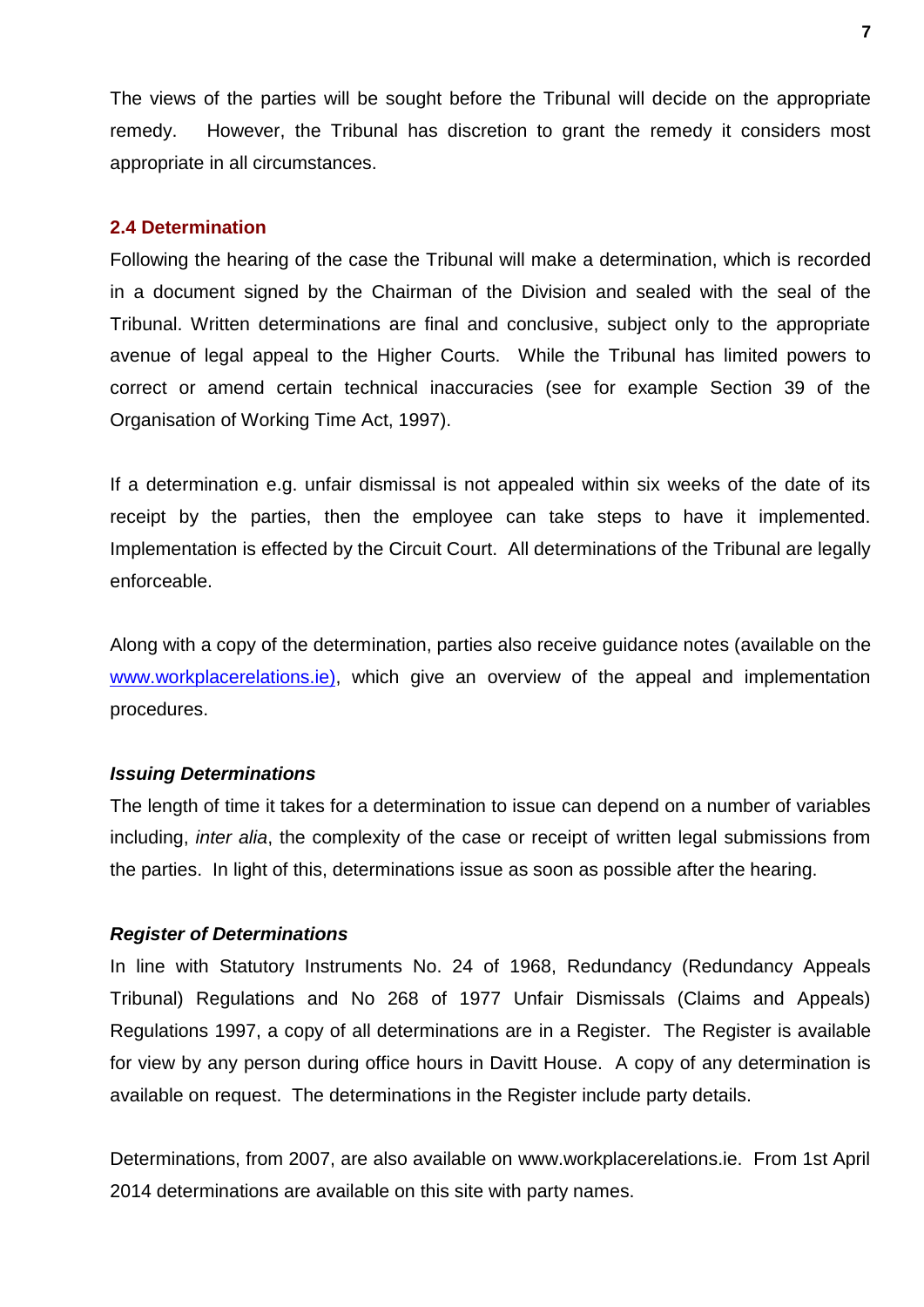# **3.1 Tribunal Applications**

Applications must be made in front of a sitting Division of the Tribunal. Applications are taken twice a day in Davitt House (before 10am and 2pm daily) and relevant weekly locations. Late applications will go forward to the next sitting. Applications can be made for the postponement of a hearing, for witness summons and a summons for the production of documents, to expedite a hearing, to extend the hearing for longer period that initially allowed (half day), to withdraw a claim with liberty to re-enter where a settlement has been reached between the parties and extend the time for re-entry of the claim, if required.

# *Postponements*

By their very nature, postponements cause delays to the schedule of hearings and are only granted for a grave reason. However, the Tribunal will consider all applications for postponements. It will give serious consideration to the following matters when deciding whether or not to grant the postponement:

- Is there a good cause for granting the postponement?
- Has the application been made **within five working days** of the receipt of the notification of the hearing date or at the earliest opportunity thereafter?
- Has the written consent of the other party been obtained?

# **Where the consent of the other side is not forthcoming, or cannot be easily procured, the Tribunal nevertheless requires the application to be made at the earliest possible date.**

The party applying for the postponement should have evidence of their endeavour to obtain the written consent of the other party, if that party is not present at the making of the application. Making an application within the five working days after the receipt of notice of the hearing and with the consent of the other party will not automatically secure a postponement for a party. The party applying for the postponement must undertakes to inform all parties of the Tribunal's decision within one working day.

## *Witness Summons*

The Tribunal may issue a notice (witness summons) to a reluctant witness to attend at a hearing and give evidence. It may also issue a notice to produce certain documents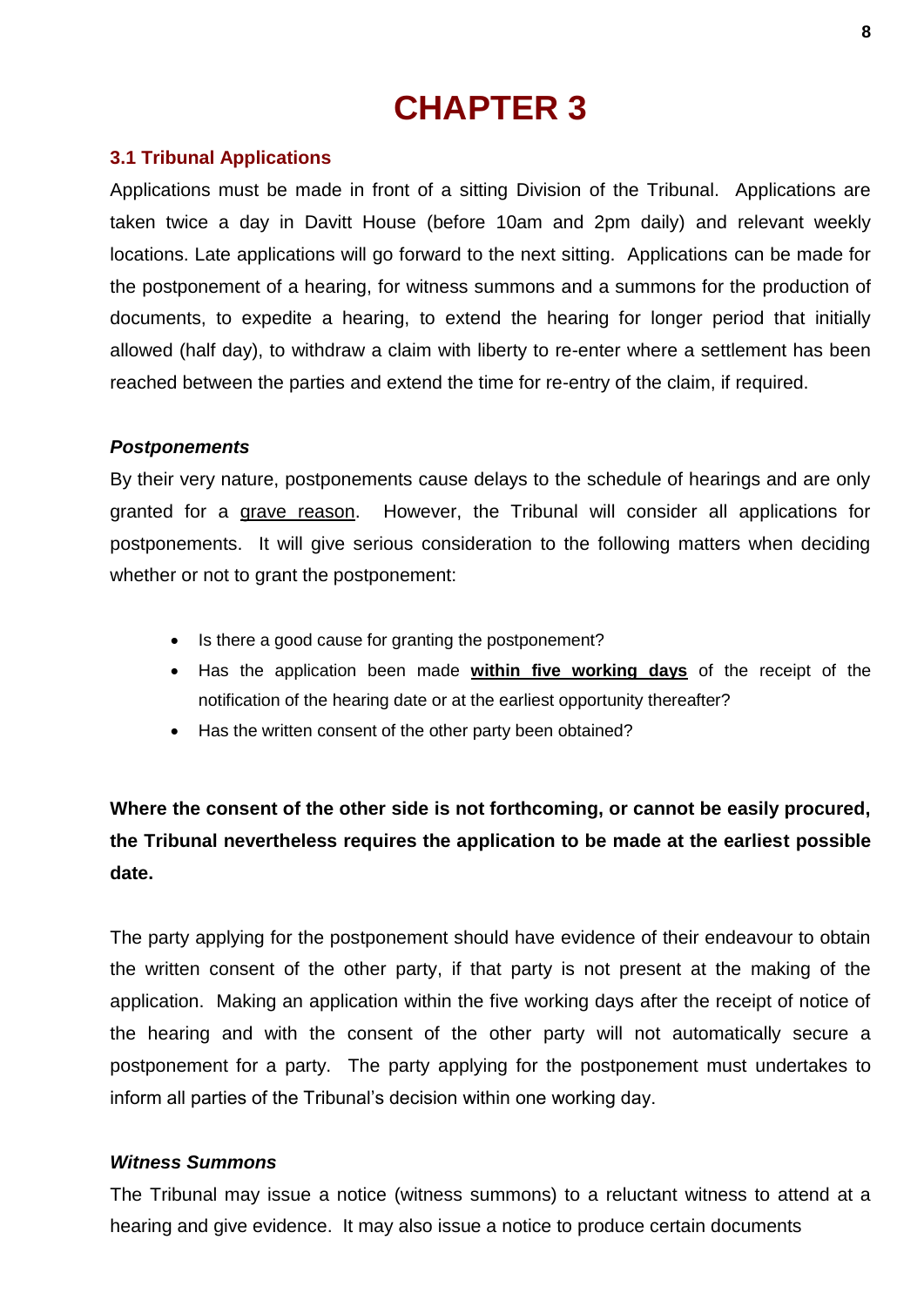The party wishing to compel a witness must apply to a sitting Division of the Tribunal. An application for any such notice should identify the witness and specify, in detail the nature of the documents required. The issuing of a notice is a matter within the discretion of the Tribunal. The application for this notice should be made to the Tribunal as soon as a party is notified of the date of the hearing but, in any event, **in good time so as to allow the witness reasonable opportunity to make arrangements to attend and, where required, to gather the documents.** Any costs or expenses incurred by such a witness will be the responsibility of the party seeking the notice and that party will be required to sign an undertaking to this effect when making the application.

#### **3.2 Withdrawing a Case**

A case can only be withdrawn by the claimant or their representative. If you wish to withdraw a case you can do so by advising the secretariat by letter, fax or email and using the word 'withdraw' in the contents of the correspondence. A respondent cannot withdraw a case on behalf of a claimant. Where a party is seeking to withdraw a case with liberty to re-enter (in cases where the settlement may break down) must do so in front of a sitting division of the Tribunal.

#### **3.3 Cost and Representation**

Bringing a claim to the Tribunal is a free service. A party to a hearing before the Tribunal may be heard in person, or may be represented by a trade union official, a representative of an employers' organisation, a solicitor, a barrister or, with the consent of the Tribunal, by any other person. If a party chooses to be represented they will be responsible for all the costs of such representation. The legislation does not require that a party be represented at a hearing.

The Tribunal may not award costs against any party unless, in its opinion, a party has acted frivolously or vexatiously. Such costs are confined to a specified amount in respect of travelling expenses and any other costs or expenses reasonably incurred by the other party in connection with the hearing, but shall not include any amount for the attendance of counsel or solicitors, officials of a trade union, or representatives from an employers' association.

#### **3.4 Special Facilities**

The Tribunal's offices at Davitt House in Dublin are fully accessible and one of the rooms is fitted with a hearing loop system. The Tribunal, on request, will take all practicable steps to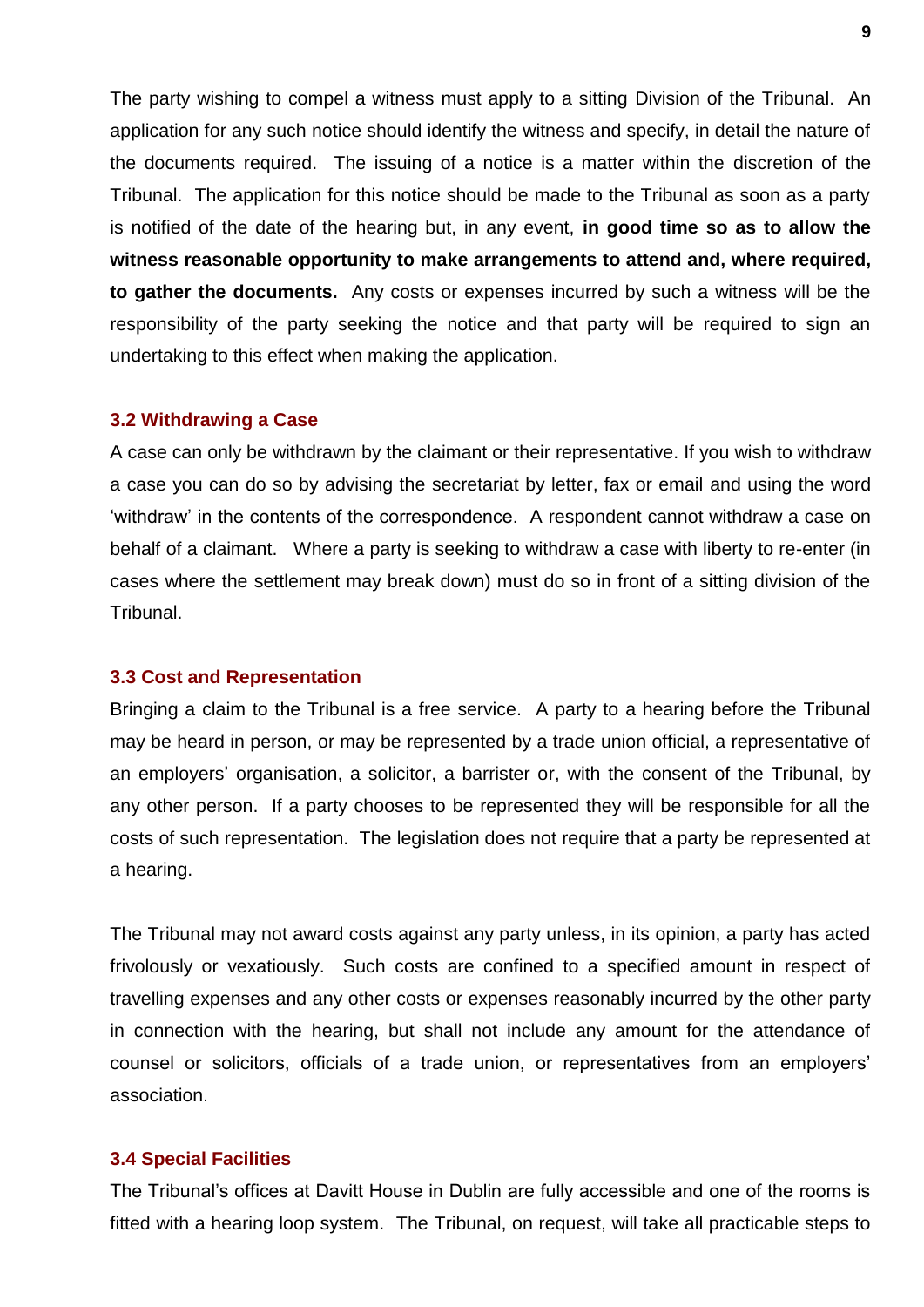provide special facilities for a person with disabilities and/or other special needs. Parties are asked to notify the Tribunal secretariat well in advance of the hearing if special facilities are required.

# **3.5 Interpreters**

If you feel that an interpreter is essential to the hearing of the claim, you can apply to the Tribunal secretariat by letter or email  $(EAT@diei.i.e)$  for an interpreter, indicating the language required. It would be appreciated if you could apply at least two weeks in advance of the hearing date.

# **3.6 Skype/Video conferencing**

Approval to the use of Skype/Video Conferencing at Tribunal hearings is not automatic. A formal application for the use of such a facility must be made and consent must be sought from the other side. You should also advise the other side of the date and time you intend making the application. The Tribunal may or may not approve the application. In the event that the application is granted you must arrange to have the proper equipment available or that this can be facilitated at the hearing venue. **The Tribunal does not supply or pay for these facilities and is not responsible for the operation of any such equipment.** 

# **3.7 CCTV Evidence**

If you wish to use a CCTV recording as part of your evidence you must seek the permission of the Division of the Tribunal at the beginning of the hearing. In the event that the Tribunal approve the use of CCTV evidence you must arrange to have the proper equipment available or that this can be facilitated at the hearing venue. **The Tribunal does not supply these facilities and is not responsible for the operation of any such equipment.** 

# **3.8 Stenographers**

Stenographers can be used at EAT hearings. On the day of the hearing, the party using a stenographer should inform the Tribunal that they intend using a stenographer.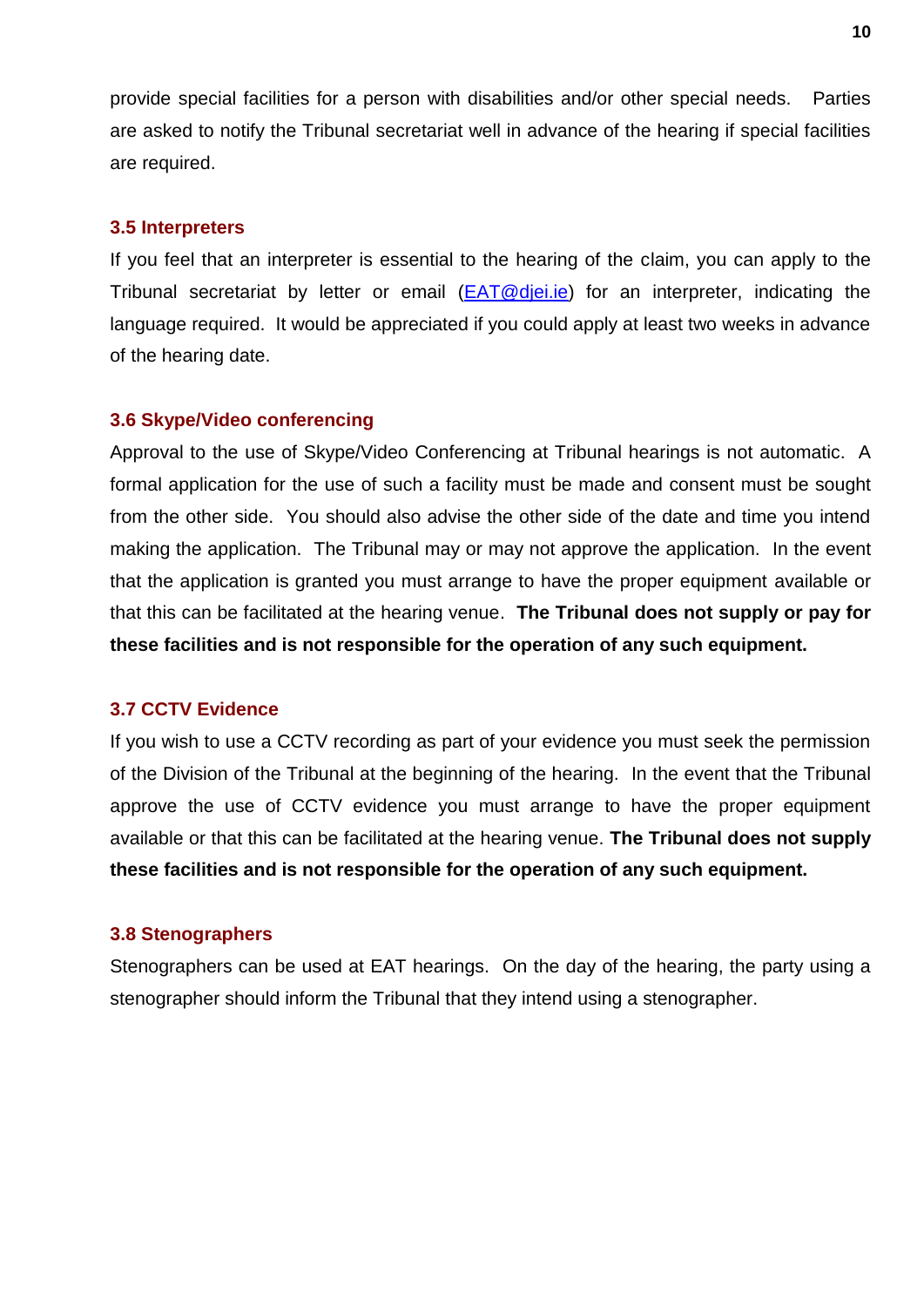## **4.1 Data Protection**

The Employment Appeals Tribunal holds data on all applications received. Data Protection is the safeguarding of the privacy rights of individuals in relation to the processing of personal data. The Data Protection Acts 1988 and 2003 confer rights on individuals as well as responsibilities on those persons processing personal data. Personal data, as covered by the Data Protection Acts, relates to the information on individuals and or sole traders only.

## **4.2 Freedom of Information**

The Freedom of Information Act 2014, which was signed by the President on Tuesday, 14 October 2014, has been extended to cover all public bodies including the Employment Appeals Tribunal. Section 1(3)(b) of the Act states that it shall come into operation *'in respect of any body or other person that, immediately prior to enactment, was not a public body within the meaning of the Act of 1997, but is a public body within the meaning of this Act, 6 months from enactment or on such later day, not later than 12 months from enactment, as the Minister may by order appoint.'* The Employment Appeal Tribunal was not covered by the Act of 1997; therefore the Freedom of Information Act 2014 applies to the Tribunal from 14 April 2015. From 14 April 2015, any requests under the Freedom of Information legislation can be made in writing or by e-mail to the Tribunal directly.

## **4.3 Archiving of Files**

The Employment Appeals Tribunal is a scheduled body under the National Archives Act 1986. In general, records, which are more than 30 years old and held by scheduled bodies, must be transferred to the National Archives and be made available for inspection by the public. Following an inspection by officers of the National Archives on  $6<sup>th</sup>$  April 2011, the National Archives have authorised, pursuant to section 7(3) of the National Archives Act 1986, that records referred to in the certificate (i.e. appeals under the relevant legislation) do not warrant preservation by the National Archives and have authorised their disposal in accordance with section 7(5) of the Act. The chairman of the Employment Appeals Tribunal has directed that case files completed 12 years ago or earlier can be destroyed annually. In 2015 the Tribunal was disposing of files completed prior to and including 2003.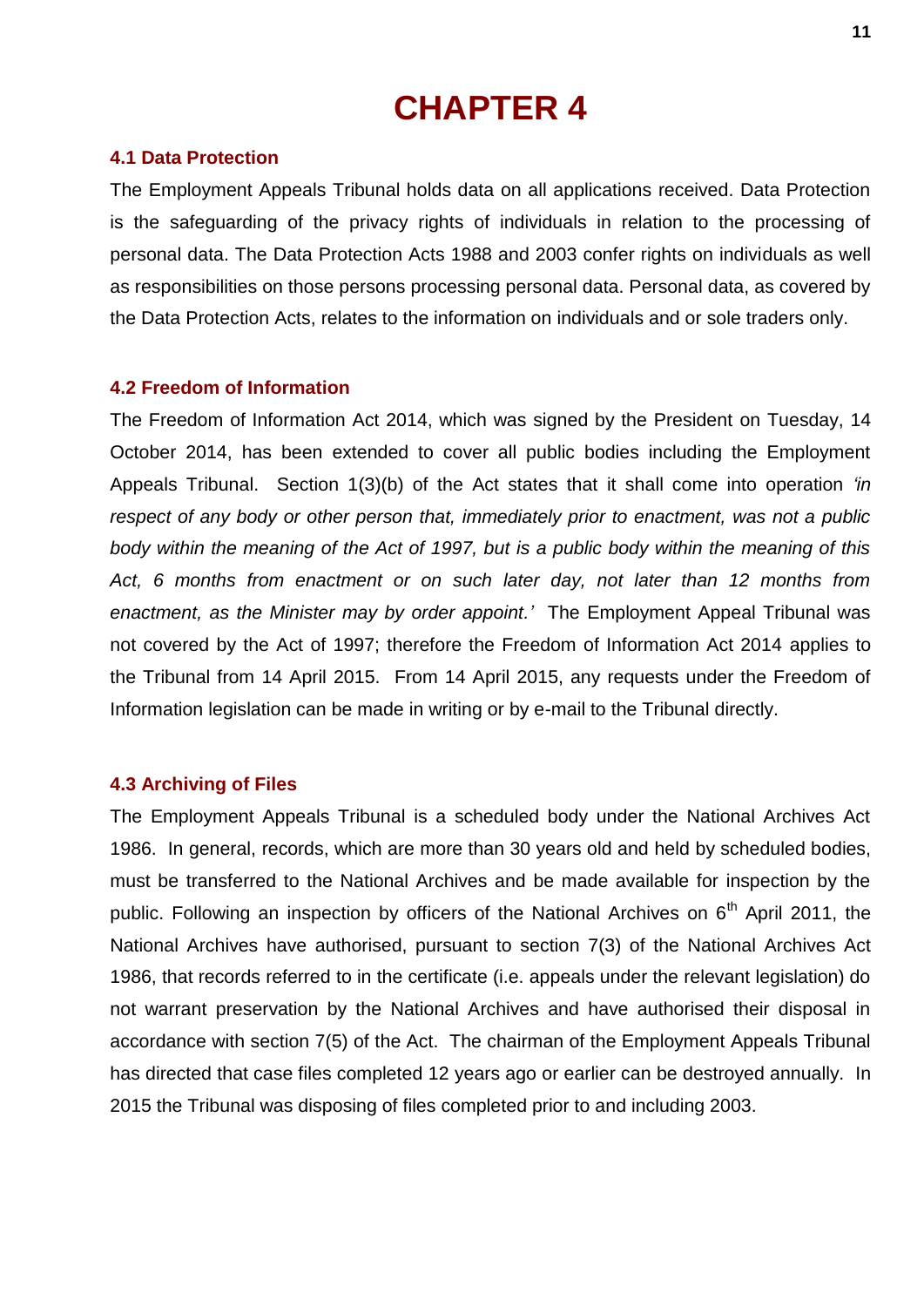# **4.3 General Information on Employment Rights**

For general information regarding employment rights please contact the **Information and Customer Service Unit,** Workplace Relations Commission, O'Brien Road, Carlow, R93 W7W2: Tel: 059 9178990; Lo call 1890808090 *(Note that the rates charged for the use of 1890 (locall) numbers may vary among different service providers)* or FAX 0599178909.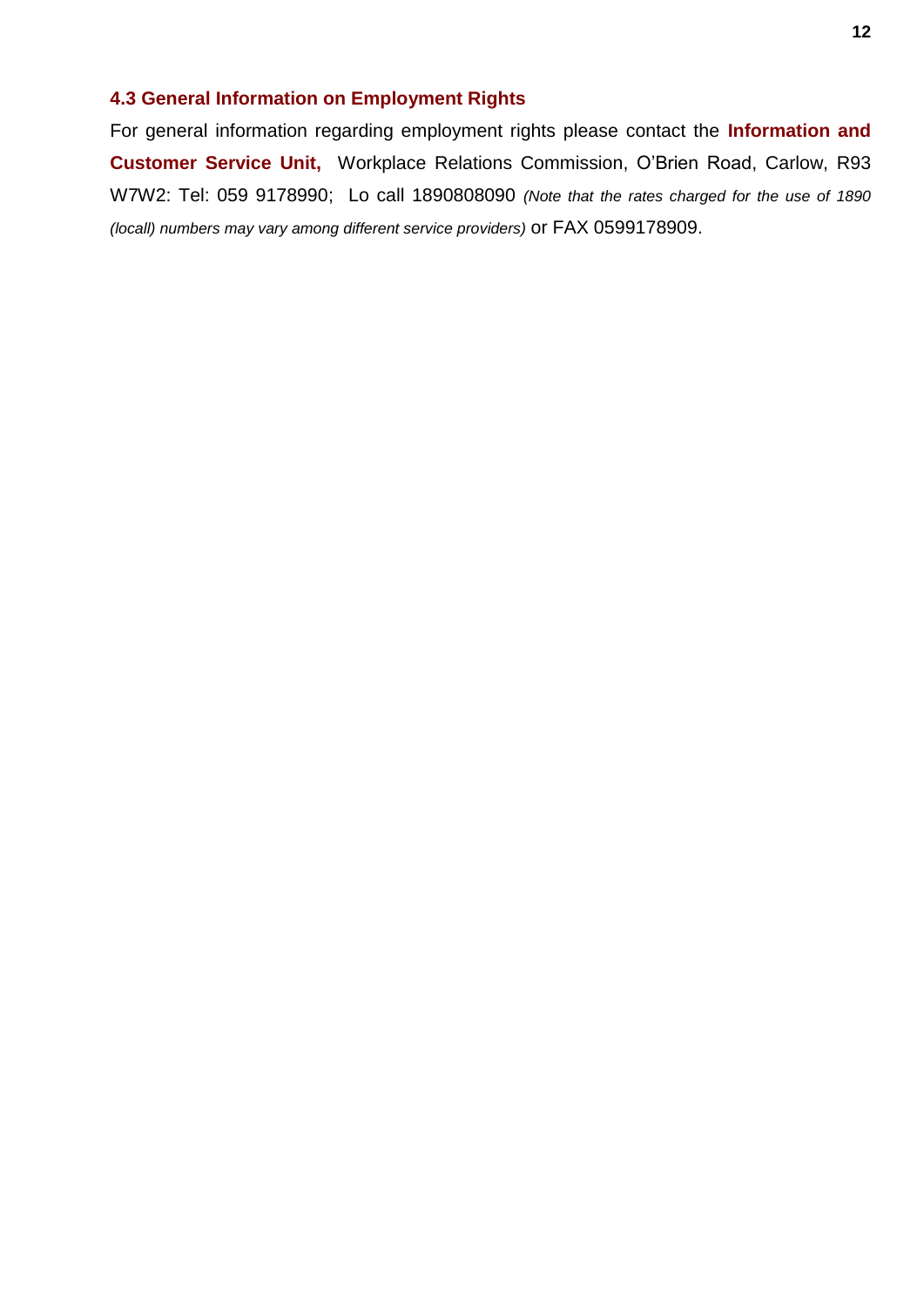# *APPENDIX A*

# *Implementation Legislation and Time Limits*

| <b>The Act</b>                                   | Time Limit for lodging the claim      | <b>Claim form</b> |
|--------------------------------------------------|---------------------------------------|-------------------|
| <b>Unfair Dismissals Acts</b>                    | After 6 week time limit for an appeal | T <sub>1</sub> D  |
|                                                  | has expired                           |                   |
| of<br>Terms<br>Employment                        | After 6 week time limit for an appeal | T1D               |
| (Information) Acts                               | has expired                           |                   |
| Protection of Young Persons                      | After 6 week time limit for an appeal | T <sub>1</sub> D  |
| (Employment) Act                                 | has expired                           |                   |
| <b>Protections</b><br>for<br><b>Persons</b>      | After 6 week time limit for an appeal | T <sub>1</sub> D  |
| <b>Reporting Child Abuse Act</b>                 | has expired                           |                   |
| <b>Communities</b><br>European                   | After 6 week time limit for an appeal | T <sub>1</sub> D  |
| (Protection of Employment)<br><b>Regulations</b> | has expired                           |                   |
| <b>Competition Acts</b>                          | After 6 week time limit for an appeal | T <sub>1</sub> D  |
|                                                  | has expired                           |                   |
| <b>Consumer Protection Acts</b>                  | After 6 week time limit for an appeal | T <sub>1</sub> D  |
|                                                  | has expired                           |                   |
| <b>Chemicals Acts</b>                            | After 6 week time limit for an appeal | T1D               |
|                                                  | has expired                           |                   |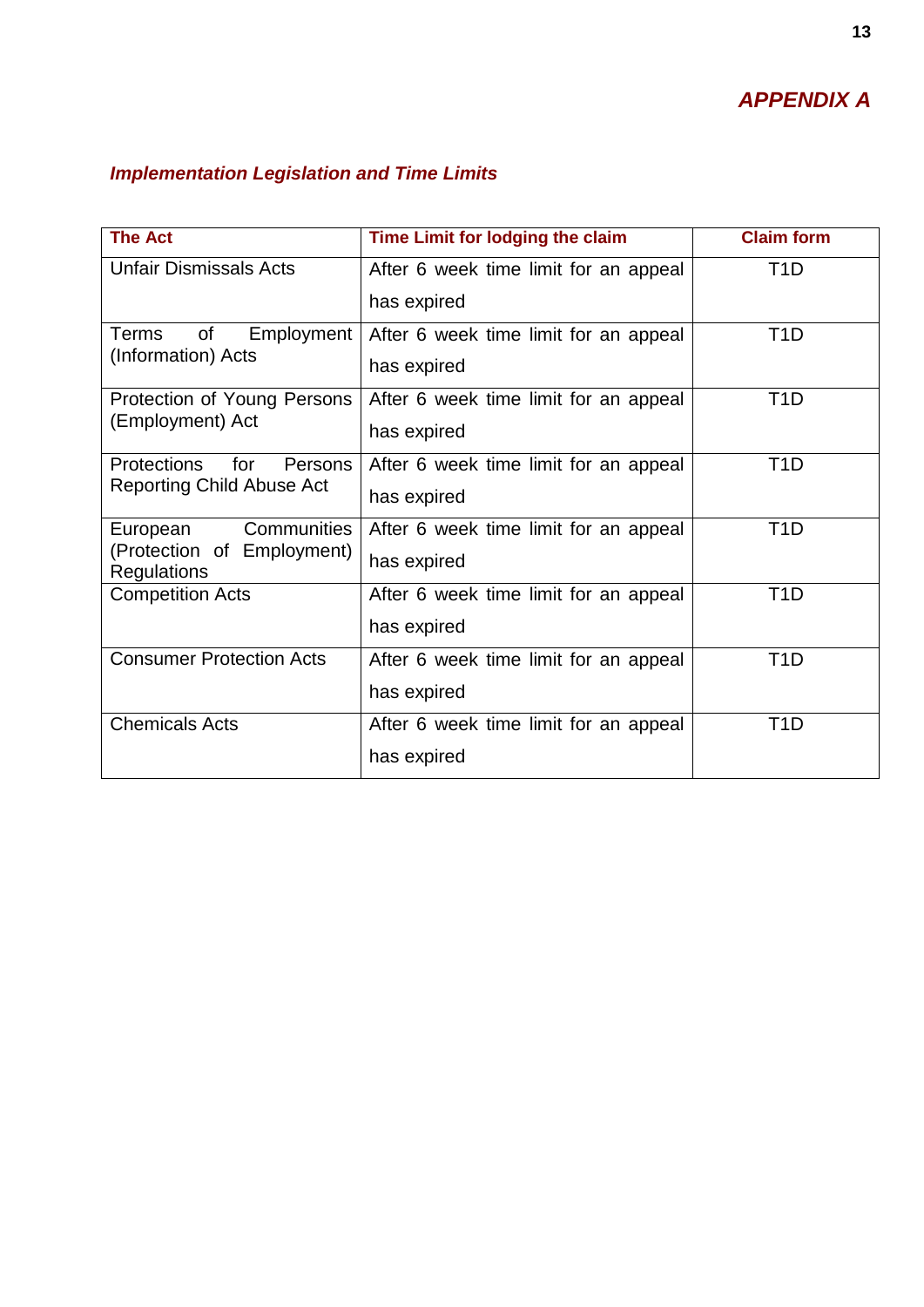# *APPENDIX B*

| <b>Glossary of Terms</b> |  |
|--------------------------|--|
|--------------------------|--|

| <b>Claimant</b>            | the person or company bringing the case.                                |
|----------------------------|-------------------------------------------------------------------------|
| <b>Respondent</b>          | the person or company against whom the case is brought                  |
| <b>Appellant</b>           | the person or company appealing a decision.                             |
| <b>Division</b>            | the Tribunal acts in divisions, each consisting of either the           |
|                            | chairman or a vice chairman and two other members, one drawn            |
|                            | from the employers' side of the panel and one from the trade            |
|                            | unions' side; a vice chairman of the Tribunal, when acting as           |
|                            | chairman (at the request of the Minister or chairman) has all the       |
|                            | powers of the chairman.                                                 |
| <b>Withdrawn</b>           | an application can only be withdrawn by the claimant or the             |
|                            | claimant's representative.                                              |
| <b>Settlement</b>          | an agreement reached by the parties; this may happen before the         |
|                            | hearing or at any time during the hearing; a determination will not     |
|                            | issue in this case.                                                     |
| <b>Liberty to re-enter</b> | where the parties having reached agreement, the claim or appeal         |
|                            | is withdrawn and a strict time limit is given by a division to re-enter |
|                            | the claim or appeal. This may be extended on application.               |
| <b>Disposed of</b>         | a case on which a determination issues, cases that are withdrawn        |
|                            | prior to a hearing or cases withdrawn during a hearing.                 |
| <b>Representation</b>      | a party may appear without representation, or be represented by         |
|                            | counsel or solicitor, or by a representative of a trade union or an     |
|                            | employers' organisation or with the leave of the Tribunal by any        |
|                            | other person.                                                           |
| <b>Determination</b>       | a determination is the decision of the Tribunal recorded in a           |
|                            | document signed by the chairman and sealed with the seal of the         |
|                            | Tribunal.                                                               |
| <b>Register</b>            | determinations of the Tribunal are entered in a register, which is      |
|                            | open for inspection by any person without charge during normal          |
|                            | hours at the offices of the secretariat of the Tribunal.                |

This Glossary of the more common terms used in relation to proceedings before the Tribunal is not exhaustive or intended to be a complete glossary. It is the 'ordinary man's' guide to those common terms and is intended to assist understanding of the terminology.